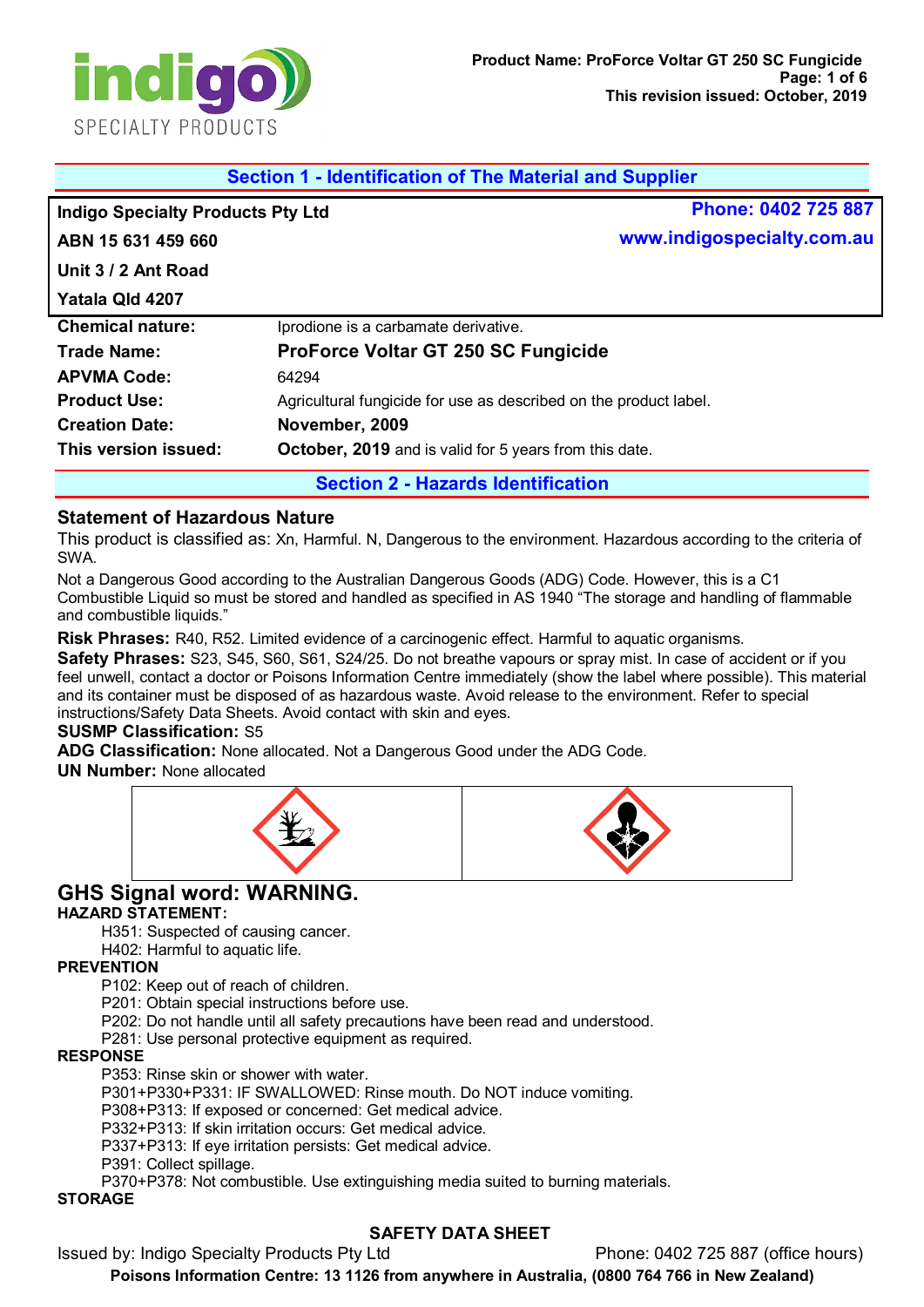P405: Store locked up.

### **DISPOSAL**

P501: Dispose of contents and containers as specified on the registered label.

#### **Emergency Overview**

#### **Physical Description & Colour: Viscous white liquid.**

#### **Odour:** Negligible odour.

**Major Health Hazards:** Iprodione is not harmful by ingestion, with reported oral LD<sub>50</sub> values of 3500 mg/kg in rats, 4000 mg/kg in mice, and greater than 4400 mg/kg in rabbits. No dermal toxic effects were noted at doses of over 2500 mg/kg in the rat and at 1000 mg/kg in the rabbit, indicating slight toxicity by this route. Inhalation toxicity is also low for this compound. The 4-hour inhalation LC<sub>50</sub> for Iprodione is greater than 3.3 mg/L in the rat. This product may cause irreversible effects.

#### **Potential Health Effects**

See section 11 for Chronic exposure studies.

#### **Inhalation:**

**Short Term Exposure:** Available data indicates that this product is not harmful. However product may be mildly irritating, although unlikely to cause anything more than mild transient discomfort.

#### **Skin Contact:**

**Short Term Exposure:** Available data indicates that this product is not harmful. It should present no hazards in normal use. However product is believed to be mildly irritating, but is unlikely to cause anything more than mild transient discomfort.

#### **Eye Contact:**

**Short Term Exposure:** This product is believed to be mildly irritating, to eyes, but is unlikely to cause anything more than mild transient discomfort.

#### **Ingestion:**

**Short Term Exposure:** Significant oral exposure is considered to be unlikely. However, this product is believed to be mildly irritating to mucous membranes but is unlikely to cause anything more than mild transient discomfort.

#### **Carcinogen Status:**

**SWA:** Iprodione is classified by SWA as a Class 3 Carcinogen, possibly carcinogenic to humans. See the SWA website for further details. A web address has not been provided as addresses frequently change. **NTP:** No significant ingredient is classified as carcinogenic by NTP.

**IARC:** No significant ingredient is classified as carcinogenic by IARC.

## **Section 3 - Composition/Information on Ingredients Ingredients CAS No Conc,% TWA (mg/m3 ) STEL (mg/m3 )** Iprodione 36734-19-7 250g/L not set not set Liquid hydrocarbon 64742-56-9 316g/L not set not set Other non hazardous ingredients various to 100 not set not set not set

This is a commercial product whose exact ratio of components may vary slightly. Minor quantities of other non hazardous ingredients are also possible.

The SWA TWA exposure value is the average airborne concentration of a particular substance when calculated over a normal 8 hour working day for a 5 day working week. The STEL (Short Term Exposure Limit) is an exposure value that may be equalled (but should not be exceeded) for no longer than 15 minutes and should not be repeated more than 4 times per day. There should be at least 60 minutes between successive exposures at the STEL. The term "peak "is used when the TWA limit, because of the rapid action of the substance, should never be exceeded, even briefly.

#### **Section 4 - First Aid Measures**

#### **General Information:**

You should call The Poisons Information Centre if you feel that you may have been poisoned, burned or irritated by this product. The number is 13 1126 from anywhere in Australia (0800 764 766 in New Zealand) and is available at all times. Have this SDS with you when you call.

**Inhalation:** First aid is not generally required. If in doubt, contact a Poisons Information Centre or a doctor. **Skin Contact:** Wash gently and thoroughly with water (use non-abrasive soap if necessary) for 10 minutes or until chemical is removed. If irritation persists, repeat flushing and obtain medical advice.

# **SAFETY DATA SHEET**

Issued by: Indigo Specialty Products Pty Ltd Phone: 0402 725 887 (office hours) **Poisons Information Centre: 13 1126 from anywhere in Australia, (0800 764 766 in New Zealand)**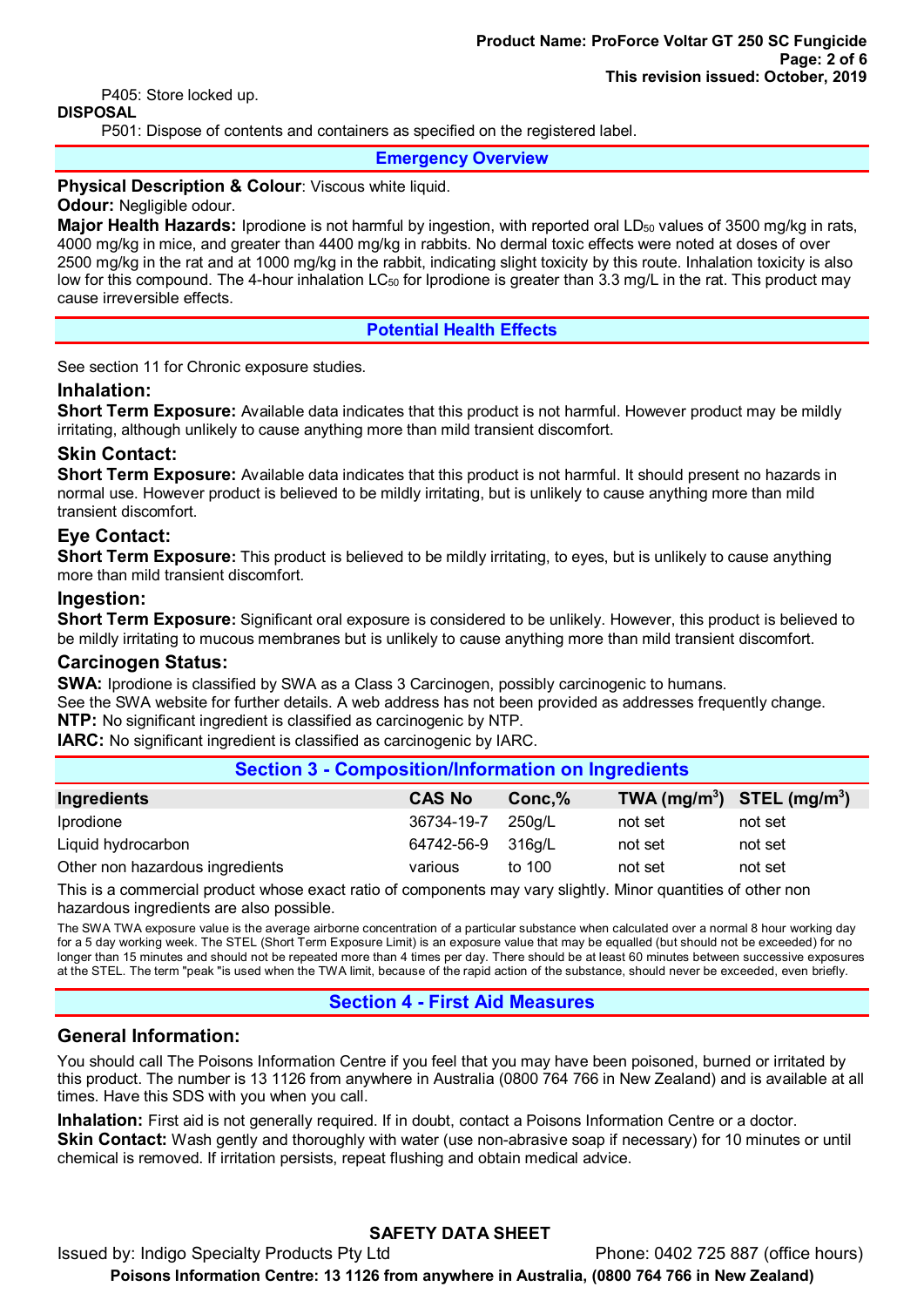#### **Product Name: ProForce Voltar GT 250 SC Fungicide Page: 3 of 6 This revision issued: October, 2019**

**Eye Contact:** Immediately flush the contaminated eye(s) with lukewarm, gently flowing water for 5 minutes or until the product is removed, while holding the eyelid(s) open. Obtain medical advice immediately if irritation occurs. Take special care if exposed person is wearing contact lenses.

**Ingestion:** If product is swallowed or gets in mouth, do NOT induce vomiting; wash mouth with water and give some water to drink. If symptoms develop, or if in doubt contact a Poisons Information Centre or a doctor.

## **Section 5 - Fire Fighting Measures**

**Fire and Explosion Hazards**: This product is classified as a C1 combustible product. There is a slight risk of an explosion from this product if commercial quantities are involved in a fire. Violent steam generation or eruption may occur upon application of direct water stream on hot liquids.

Fire decomposition products from this product may be toxic if inhaled. Take appropriate protective measures. **Extinguishing Media:** Preferred extinguishing media are carbon dioxide, dry chemical, foam, water fog.

| <b>Flammability Class:</b>       | C1                                                                                                            |
|----------------------------------|---------------------------------------------------------------------------------------------------------------|
| <b>Autoignition temperature:</b> | No data.                                                                                                      |
| <b>Lower Flammability Limit:</b> | No data.                                                                                                      |
| <b>Upper Flammability Limit:</b> | No data.                                                                                                      |
| Flash point:                     | No data                                                                                                       |
|                                  | <b>Fire Fighting:</b> If a significant quantity of this product is involved in a fire, call the fire brigade. |

## **Section 6 - Accidental Release Measures**

**Accidental release:** In the event of a major spill, prevent spillage from entering drains or water courses. Wear full protective clothing including eye/face protection. All skin areas should be covered. See below under Personal Protection regarding Australian Standards relating to personal protective equipment. Suitable materials for protective clothing include rubber, PVC. Eye/face protective equipment should comprise as a minimum, protective glasses and, preferably, goggles. If there is a significant chance that vapours or mists are likely to build up in the cleanup area, we recommend that you use a respirator. Usually, no respirator is necessary when using this product. However, if you have any doubts consult the Australian Standard mentioned below (section 8).

Stop leak if safe to do so, and contain spill. Absorb onto sand, vermiculite or other suitable absorbent material. If spill is too large or if absorbent material is not available, try to create a dike to stop material spreading or going into drains or waterways. Sweep up and shovel or collect recoverable product into labelled containers for recycling or salvage, and dispose of promptly. Recycle containers wherever possible after careful cleaning. Refer to product label for specific instructions. After spills, wash area preventing runoff from entering drains. If a significant quantity of material enters drains, advise emergency services. Full details regarding disposal of used containers, spillage and unused material may be found on the label. If there is any conflict between this SDS and the label, instructions on the label prevail. Ensure legality of disposal by consulting regulations prior to disposal. Thoroughly launder protective clothing before storage or re-use. Advise laundry of nature of contamination when sending contaminated clothing to laundry.

## **Section 7 - Handling and Storage**

**Handling:** Keep exposure to this product to a minimum, and minimise the quantities kept in work areas. Check Section 8 of this SDS for details of personal protective measures, and make sure that those measures are followed. The measures detailed below under "Storage" should be followed during handling in order to minimise risks to persons using the product in the workplace. Also, avoid contact or contamination of product with incompatible materials listed in Section 10.

**Storage:** Note that this product is combustible and therefore, for Storage, meets the definition of Dangerous Goods in some states. If you store large quantities (tonnes) of such products, we suggest that you consult your state's Dangerous Goods authority in order to clarify your obligations regarding their storage.

Protect this product from light. Store in the closed original container in a dry, cool, well-ventilated area out of direct sunlight. Make sure that the product does not come into contact with substances listed under "Incompatibilities" in Section 10. Some liquid preparations settle or separate on standing and may require stirring before use. Check packaging - there may be further storage instructions on the label.

## **Section 8 - Exposure Controls and Personal Protection**

The following Australian Standards will provide general advice regarding safety clothing and equipment: Respiratory equipment: **AS/NZS 1715**, Protective Gloves: **AS 2161**, Occupational Protective Clothing: AS/NZS 4501 set 2008, Industrial Eye Protection: **AS1336** and **AS/NZS 1337**, Occupational Protective Footwear: **AS/NZS2210**.

#### **SWA Exposure Limits TWA (mg/m3**

**) STEL (mg/m3 )** Exposure limits have not been established by SWA for any of the significant ingredients in this product.

The ADI for Iprodione is set at 0.04mg/kg/day. The corresponding NOEL is set at 4mg/kg/day. ADI means Acceptable Daily Intake and NOEL means No-observable-effect-level. Values taken from Australian ADI List, June 2014.

## **SAFETY DATA SHEET**

Issued by: Indigo Specialty Products Pty Ltd Phone: 0402 725 887 (office hours)

**Poisons Information Centre: 13 1126 from anywhere in Australia, (0800 764 766 in New Zealand)**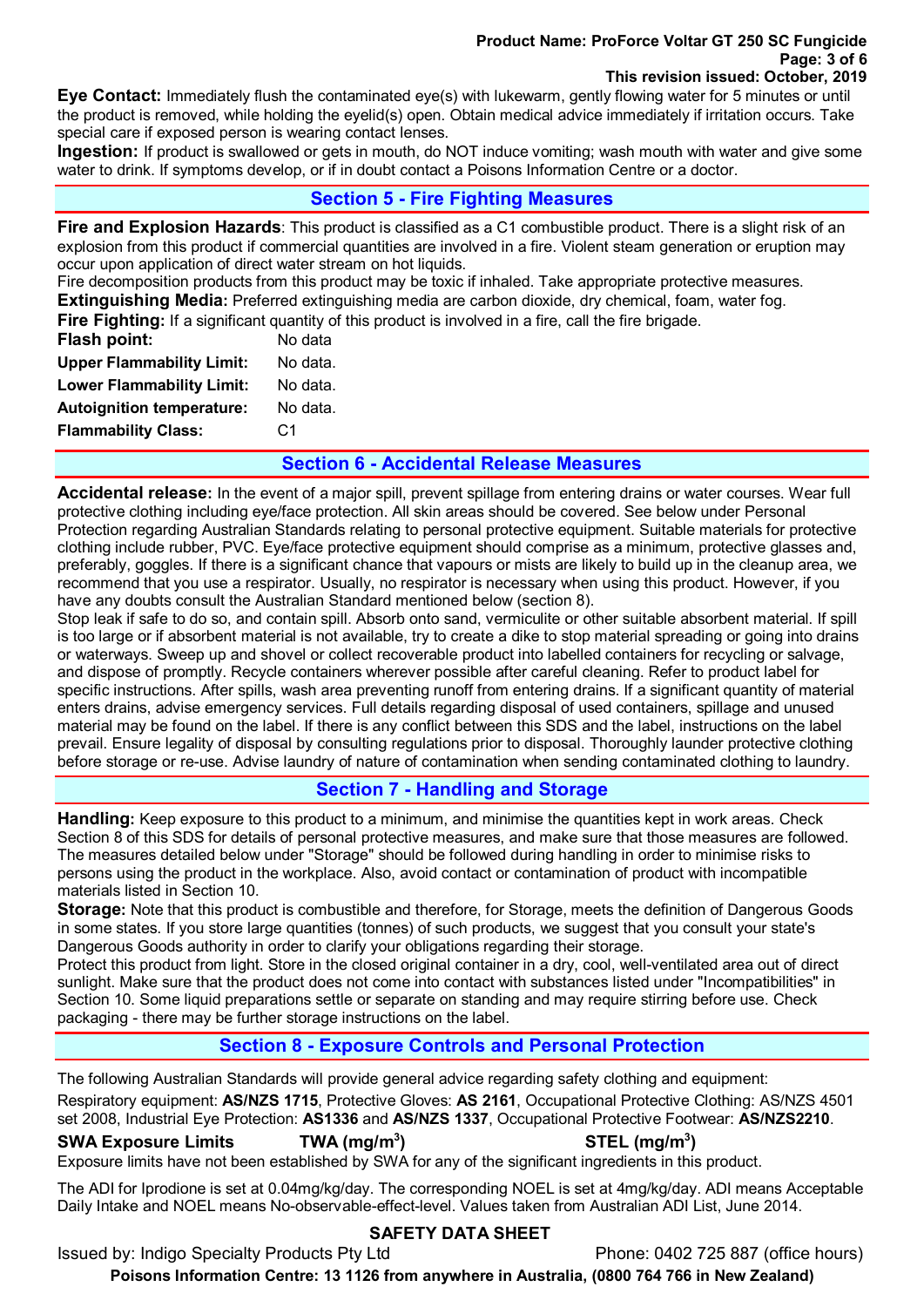#### **Product Name: ProForce Voltar GT 250 SC Fungicide Page: 4 of 6 This revision issued: October, 2019**

No special equipment is usually needed when occasionally handling small quantities. The following instructions are for bulk handling or where regular exposure in an occupational setting occurs without proper containment systems. **Ventilation:** No special ventilation requirements are normally necessary for this product. However make sure that the work environment remains clean and that vapours and mists are minimised.

**Eye Protection:** Eye protection such as protective glasses or goggles is recommended when this product is being used.

**Skin Protection:** You should avoid contact even with mild skin irritants. Therefore you should wear suitable impervious elbow-length gloves and facial protection when handling this product. See below for suitable material types.

**Protective Material Types:** We suggest that protective clothing be made from the following materials: rubber, PVC.

**Respirator:** Usually, no respirator is necessary when using this product. However, if you have any doubts consult the Australian Standard mentioned above.

### **Section 9 - Physical and Chemical Properties:**

| <b>Physical Description &amp; colour:</b> | Viscous white liquid.                            |
|-------------------------------------------|--------------------------------------------------|
| Odour:                                    | Negligible odour.                                |
| <b>Boiling Point:</b>                     | Not available.                                   |
| <b>Freezing/Melting Point:</b>            | No specific data. Liquid at normal temperatures. |
| <b>Volatiles:</b>                         | No data.                                         |
| <b>Vapour Pressure:</b>                   | $5x10^{-4}$ mPa at 25 $^{\circ}$ C               |
| <b>Vapour Density:</b>                    | No data.                                         |
| <b>Specific Gravity:</b>                  | Approx 1.02 at 20°C                              |
| <b>Water Solubility:</b>                  | Emulsifiable.                                    |
| pH:                                       | $2 - 4$                                          |
| <b>Volatility:</b>                        | No data.                                         |
| <b>Odour Threshold:</b>                   | No data.                                         |
| <b>Evaporation Rate:</b>                  | No data.                                         |
| <b>Coeff Oil/water Distribution:</b>      | 3.0 (pH 3 and 5) (log P octanol/water)           |
| <b>Autoignition temp:</b>                 | No data.                                         |
|                                           | <b>Section 10 - Stability and Reactivity</b>     |

**Reactivity:** This product is unlikely to react or decompose under normal storage conditions. However, if you have any doubts, contact the supplier for advice on shelf life properties.

**Conditions to Avoid:** Protect this product from light. Store in the closed original container in a dry, cool, wellventilated area out of direct sunlight.

**Incompatibilities:** strong acids, strong bases, strong oxidising agents.

**Fire Decomposition:** Carbon dioxide, and if combustion is incomplete, carbon monoxide and smoke. Nitrogen and its compounds, and under some circumstances, oxides of nitrogen. Occasionally hydrogen cyanide gas in reducing atmospheres. Hydrogen chloride gas, other compounds of chlorine. Water. Carbon monoxide poisoning produces headache, weakness, nausea, dizziness, confusion, dimness of vision, disturbance of judgment, and unconsciousness followed by coma and death.

**Polymerisation:** This product will not undergo polymerisation reactions.

## **Section 11 - Toxicological Information**

**Toxicity:** An information profile for Iprodione is available at http://extoxnet.orst.edu/pips/ghindex.html Toxicological Effects:

**Acute toxicity:** Iprodione is not harmful by ingestion, with reported oral LD<sub>50</sub> values of 3500 mg/kg in rats, 4000 mg/kg in mice, and greater than 4400 mg/kg in rabbits. No dermal toxic effects were noted at doses of over 2500 mg/kg in the rat and at 1000 mg/kg in the rabbit, indicating slight toxicity by this route. Inhalation toxicity is also low for this compound. The 4-hour inhalation LC<sub>50</sub> for Iprodione is greater than 3.3 mg/L in the rat.

**Chronic toxicity:** Rats given dietary doses of approximately 60 mg/kg/day over 1 1/2 years suffered no ill effects. Dogs fed approximately 60 mg/kg/day over 18 months also showed no adverse effects. In another study, beagle dogs fed dietary doses of about 2.3 mg/kg/day for 1 year showed liver and kidney weight increases. At doses starting at about 1.5 mg/kg/day, the dogs had decreased prostrate weights and changes within red blood cells (damage to the haemoglobin molecules). Females also had slight decreases in uterus weights. No effects were noted below 0.5 mg/kg/day dose.

# **SAFETY DATA SHEET**

Issued by: Indigo Specialty Products Pty Ltd Phone: 0402 725 887 (office hours) **Poisons Information Centre: 13 1126 from anywhere in Australia, (0800 764 766 in New Zealand)**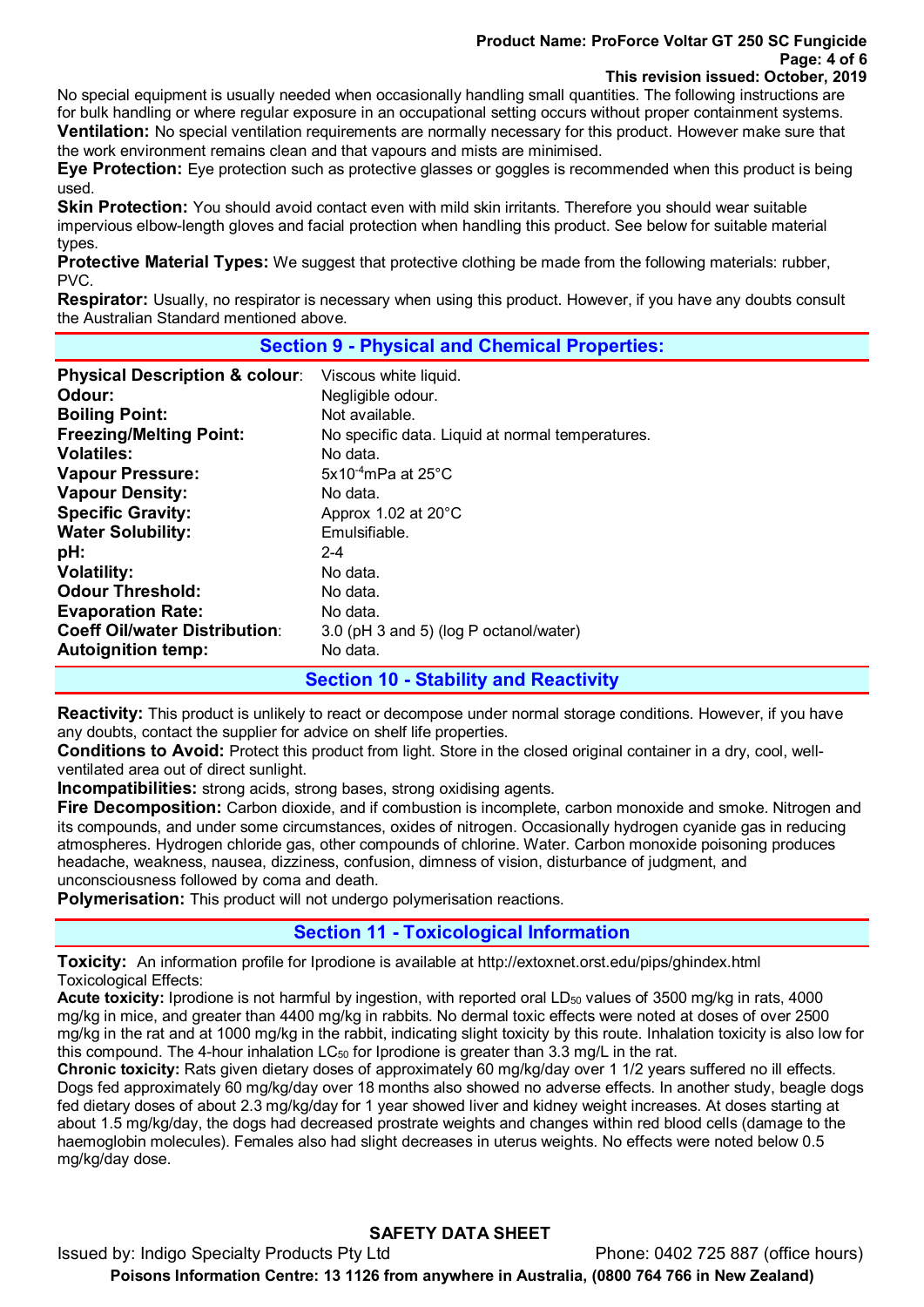#### **Product Name: ProForce Voltar GT 250 SC Fungicide Page: 5 of 6 This revision issued: October, 2019**

**Reproductive effects:** Female rats were fed Iprodione over three successive generations showed no effects on reproduction at doses at and below 1.25 mg/kg/day. Based on these data, Iprodione is not likely to cause reproductive effects.

**Teratogenic effects:** There were no developmental effects noted in the offspring of pregnant rats receiving dietary doses of about 5.4 mg/kg/day. It appears that Iprodione is not likely to cause teratogenic effects at expected exposure levels.

**Mutagenic effects:** No data are currently available.

**Carcinogenic effects:** A 2-year feeding experiment with rats showed no increases in tumour formation or tumour precursors (neoplastic foci) at dietary doses of about 2.5 mg/kg/day. An 18-month study in mice showed cancer related effects at doses up to approximately 22 mg/kg/day. Current evidence on the carcinogenicity of Iprodione is inconclusive.

**Organ toxicity:** Target organs identified in animal studies include the reproductive system (prostate gland and uterus), liver, and kidneys.

**Fate in humans and animals:** No data are currently available.

## **Section 12 - Ecological Information**

This product is very toxic to aquatic organisms. This product is biodegradable. It will not accumulate in the soil or water or cause long term problems.

**Effects on birds:** Iprodione is slightly toxic to wildfowl. The reported acute oral LD<sub>50</sub> in bobwhite quail is 930 mg/kg. **Effects on aquatic organisms:** Iprodione is moderately toxic to fish species, with LC<sub>50</sub> values ranging from 2.25 mg/L in the sunfish to 6.7 mg/L in the rainbow trout. Reported bioconcentration factors of 50 to 360 in carp and other fish species indicate low bioconcentration potential.

**Effects on other organisms:** Iprodione is nontoxic to bees.

**Environmental Fate:** 

**Breakdown in soil and groundwater:** The half-life of Iprodione in soil ranges from less than 7 to greater than 60 days. A representative half-life in most soils is estimated to be 14 days. These properties, combined with its short field half-life indicate a low potential to contaminate groundwater.

**Breakdown in water:** The compound breaks down very rapidly in water under aerobic conditions; the rate is lesser, but still rapid under near-anaerobic conditions. The compound is readily degraded by UV light.

**Breakdown in vegetation:** The compound is rapidly broken down in the plant after is taken up by the roots and translocated. Iprodione alone or in combinations with several other fungicides was not toxic to plants (phytotoxic).

### **Section 13 - Disposal Considerations**

**Disposal:** Special help is available for the disposal of Agricultural Chemicals. The product label will give general advice regarding disposal of small quantities, and how to cleanse containers. However, for help with the collection of unwanted rural chemicals, contact ChemClear 1800 008 182 http://www.chemclear.com.au/ and for help with the disposal of empty drums, contact DrumMuster http://www.drummuster.com.au/ where you will find contact details for your area.

## **Section 14 - Transport Information**

**ADG Code:** This product is not classified as a Dangerous Good. No special transport conditions are necessary unless required by other regulations.

## **Section 15 - Regulatory Information**

**AICS:** All of the significant ingredients in this formulation are compliant with NICNAS regulations. The following ingredient: Liquid hydrocarbon, is mentioned in the SUSMP.

## **Section 16 - Other Information**

#### **This SDS contains only safety-related information. For other data see product literature.**

| Acronyms:           |                                                                                    |
|---------------------|------------------------------------------------------------------------------------|
| <b>ADG Code</b>     | Australian Code for the Transport of Dangerous Goods by Road and Rail, 7th Edition |
| <b>AICS</b>         | Australian Inventory of Chemical Substances                                        |
| <b>SWA</b>          | Safe Work Australia, formerly ASCC and NOHSC                                       |
| <b>CAS Number</b>   | <b>Chemical Abstracts Service Registry Number</b>                                  |
| <b>Hazchem Code</b> | Emergency action code of numbers and letters that provide information to emergency |
|                     | services especially firefighters                                                   |
| <b>IARC</b>         | International Agency for Research on Cancer                                        |
| <b>NOS</b>          | Not otherwise specified                                                            |
| <b>NTP</b>          | National Toxicology Program (USA)                                                  |
| <b>R-Phrase</b>     | <b>Risk Phrase</b>                                                                 |
| <b>SUSMP</b>        | Standard for the Uniform Scheduling of Medicines & Poisons                         |

## **SAFETY DATA SHEET**

Issued by: Indigo Specialty Products Pty Ltd Phone: 0402 725 887 (office hours)

**Poisons Information Centre: 13 1126 from anywhere in Australia, (0800 764 766 in New Zealand)**